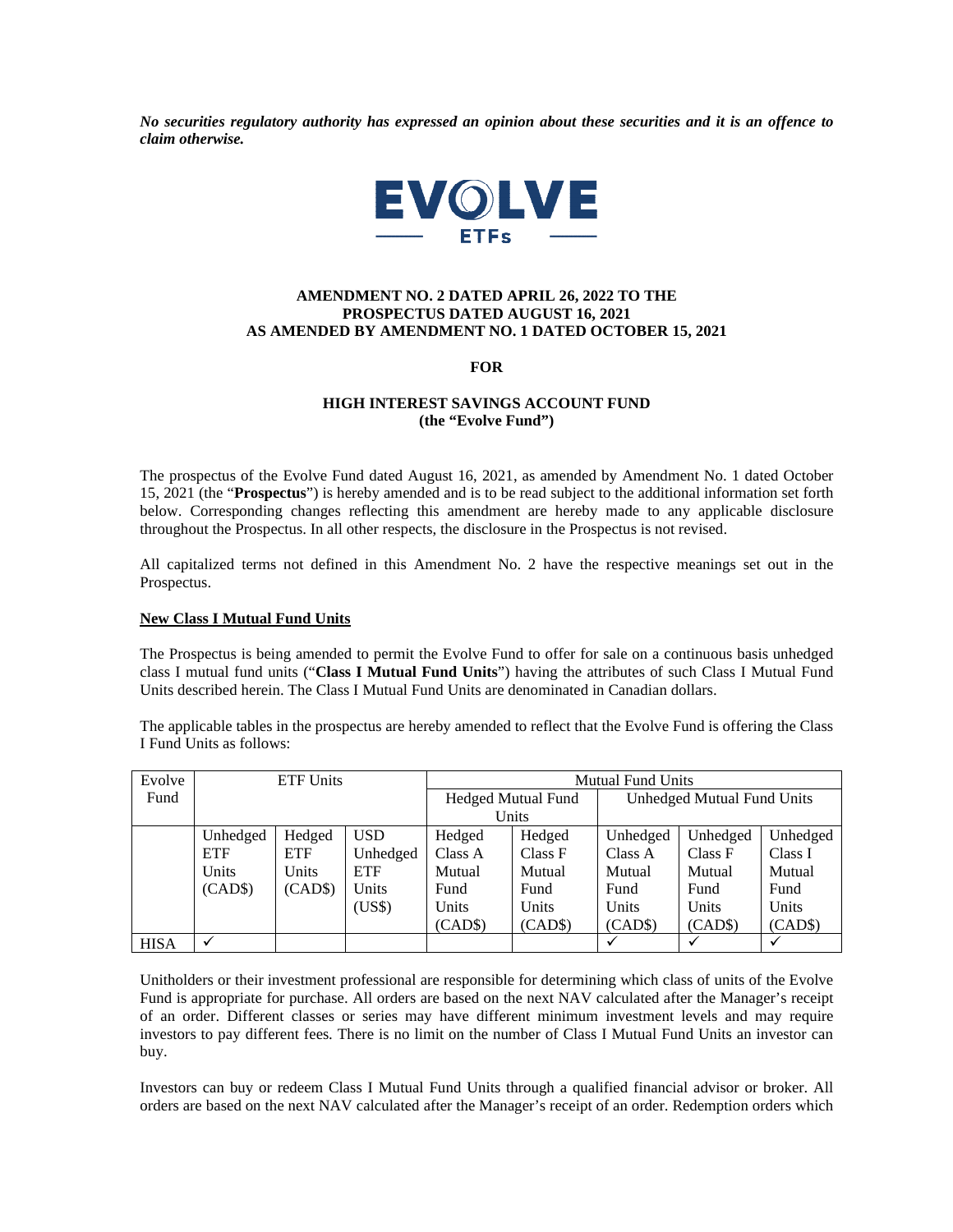are received by the Manager before 4:00 p.m. (Toronto time) or such other cut-off time as specified by the Manager on any Valuation Date (as defined herein) will be priced using that day's NAV.

#### **Investment Objectives, Strategies, suitability, restrictions and Distribution Policy**

The investment objectives, strategies, suitability and restrictions of the Evolve Fund have not changed. The distribution policy of the Evolve Fund has not changed.

## **Class I Mutual Fund Units**

Class I Mutual Fund Units are available to institutional investors, including funds, who meet the criteria established by the Manager. The management fees for Class I Mutual Fund Units are negotiated in a subscription agreement with the Manager and paid directly by Unitholders of Class I Mutual Fund Units, not by the Evolve Fund. Class I Mutual Fund Units may not be purchased by individuals. Management fees paid directly by the investor are generally not deductible for tax purposes. Class I Mutual Fund Unit investors should consult their own tax advisors regarding the tax treatment of management and advisory fees paid directly by the investor. Since Class I Mutual Fund Unit investors are typically financial services companies, their need for portfolio information may be different from other investors. As a result, the Manager may provide them with portfolio disclosure more frequently than the Manager provides this disclosure to other investors, and the information provided may be more detailed and/or presented in a somewhat different fashion. This information is only provided subject to an agreement limiting the investor's use of the information and prohibiting the investor from disclosing it to any other party.

## **Minimum Balance**

An investment in Class I Mutual Fund Units requires Unitholders to invest and maintain a minimum balance of \$500, unless the Manager otherwise permits.

#### **Management Fee**

No Management Fee is charged to the Evolve Fund with respect to the Class I Mutual Fund Units. Each investor negotiates a separate Management Fee, which fee is negotiated between the investor and the Manager, and which is payable directly to the Manager (plus applicable taxes). The combined Management Fee and Administrative Fee will not exceed the combined rates charged on the Class A Mutual Fund Units. The maximum annual rate for Class I Mutual Fund Units, excluding applicable taxes, is 0.40%.

## **Certain Operating Expenses**

The operating expenses and fund costs payable by the Class I Mutual Fund Units of the Evolve Fund are the same as for all other classes of the Evolve Fund.

## **Short-term Trading Fees**

If a Unitholder redeems Class I Mutual Fund Units within 30 days of purchasing such Class I Mutual Fund Units, the Manager may charge a short-term trading fee on behalf of the Evolve Fund of up to 2% of the value of such Class I Mutual Fund Units in circumstances where the Manager determines that the trading activity represents market timing or excessive short-term trading. No short-term trading fees are charged on redemptions that may occur when a Unitholder fails to meet the minimum investment amount for the Evolve Fund.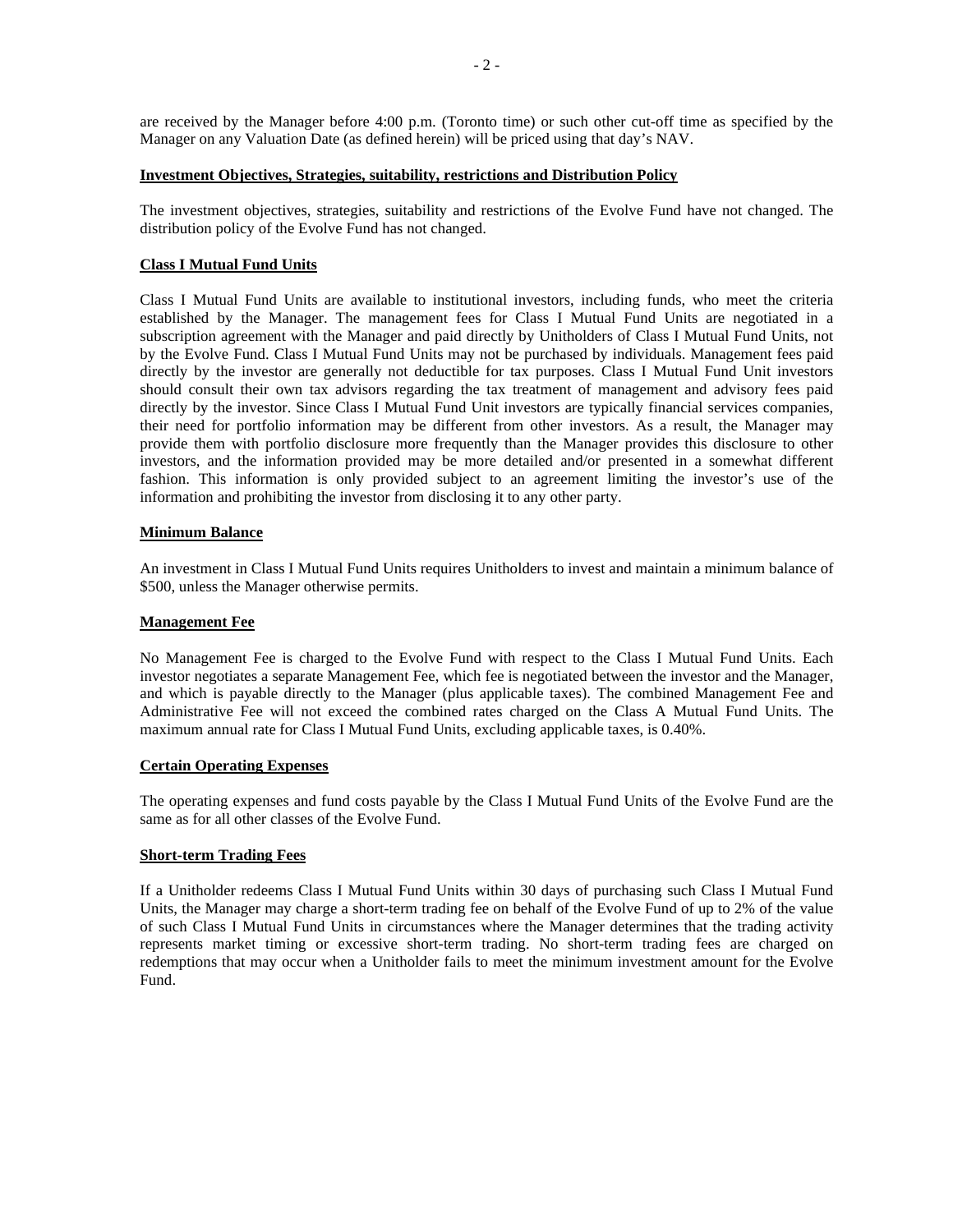# **PURCHASERS' STATUTORY RIGHTS OF WITHDRAWAL AND RESCISSION**

### *Mutual Fund Units*

Securities legislation in some provinces gives Unitholders the right to withdraw from an agreement to buy mutual funds within two business days of receiving the prospectus or fund facts, or to cancel their purchase within 48 hours of receiving confirmation of the order.

Securities legislation in some provinces and territories also allows Unitholders to cancel an agreement to buy units and get their money back or to make a claim for damages, if the prospectus, fund facts or financial statements misrepresent any facts about the fund. These rights must usually be exercised within certain time limits.

The purchaser should refer to the applicable provisions of the securities legislation of the province or territory for the particulars of these rights or should consult with a legal adviser.